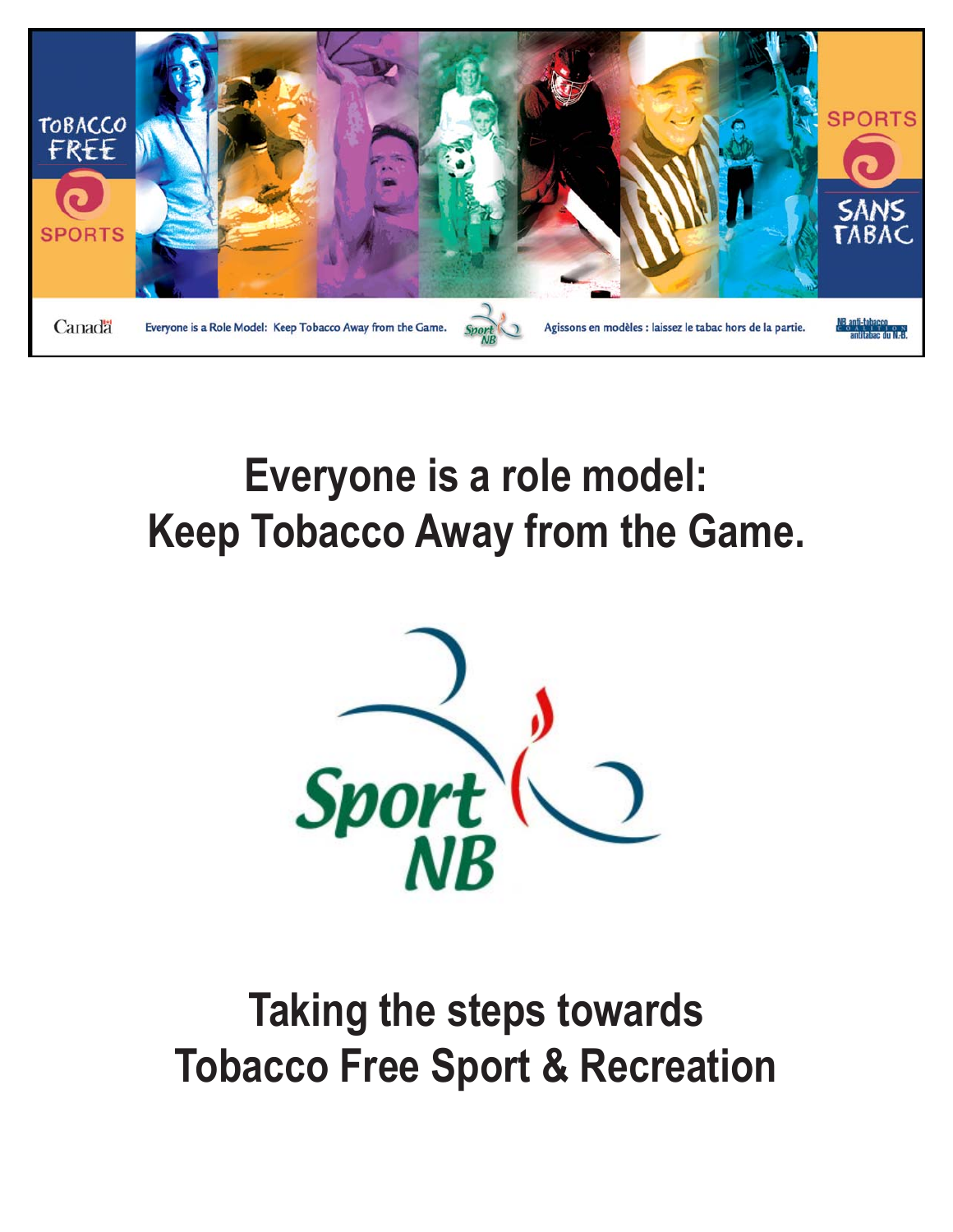



**The production of this handbook has been made possible through a financial contribution from Health Canada.**

**In partnership with:**

NB anti-tobacco antitabac du N.B



The views expressed herein do not necessarily represent the views of Health Canada.

The contents of this guide may not be reproduced for commercial purposes, but any reproduction, with acknowledgement is encouraged.



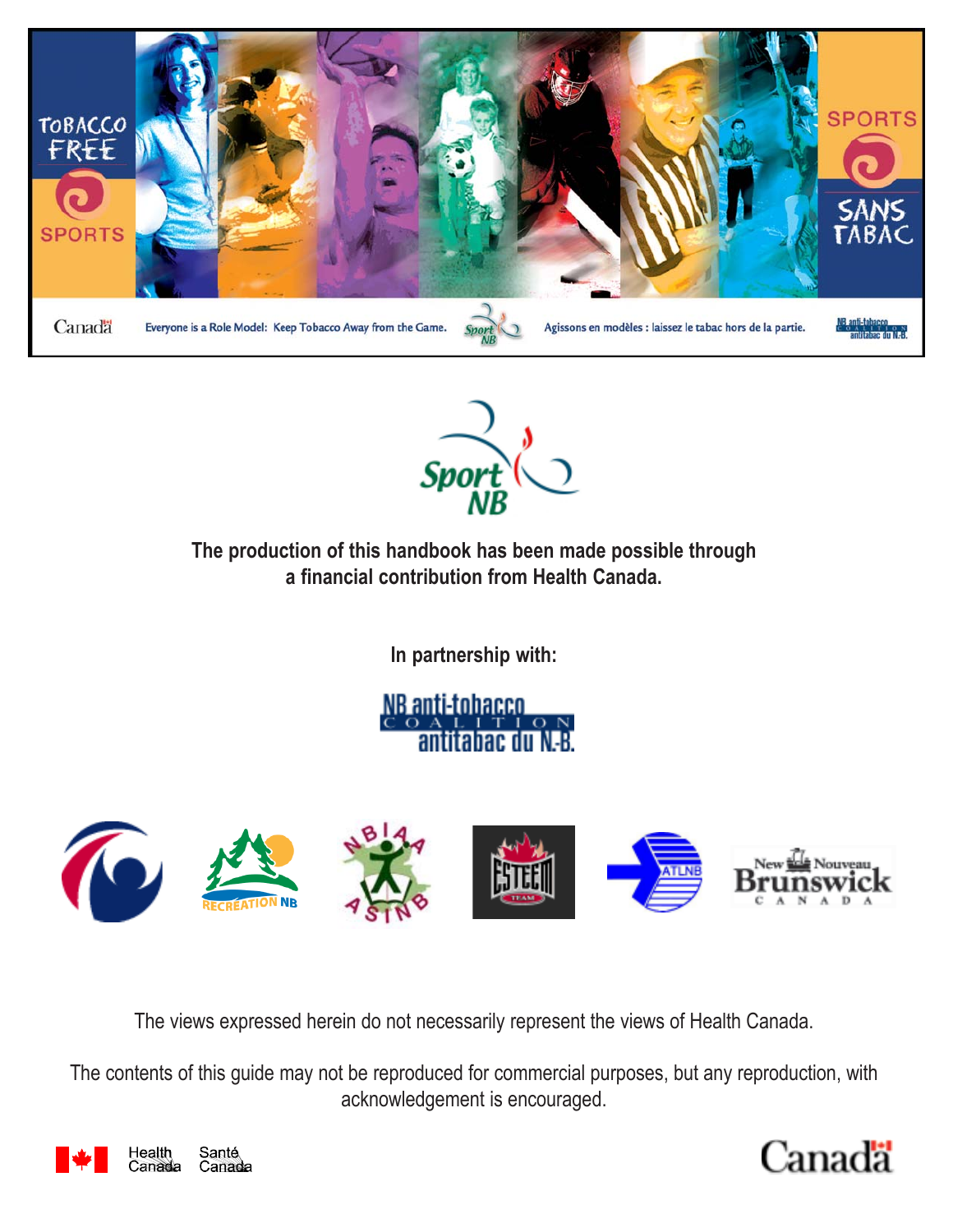

| <b>TABLE OF CONTENTS</b>                | Page           |
|-----------------------------------------|----------------|
|                                         |                |
| Table of contents                       |                |
| What, why, goals & objectives           | 1              |
| Ten steps towards Tobacco Free Sport    | $\overline{2}$ |
| Ways to use the Tobacco Free Sport Logo | 3              |
| <b>Partners</b>                         | 4              |
| Policy template                         | 5              |
| <b>Fact sheets</b>                      | $6 - 7 - 8$    |
| Youth fact sheets                       | $9 - 10 - 11$  |
| Coaches' notes                          | 12             |
| Sport specific fact sheet               | 13             |
| <b>Contact Information</b>              | 14             |
|                                         |                |
|                                         |                |
| Appendix                                |                |
| Athlete, coach & parent pledge forms    | 15-16-17       |
|                                         |                |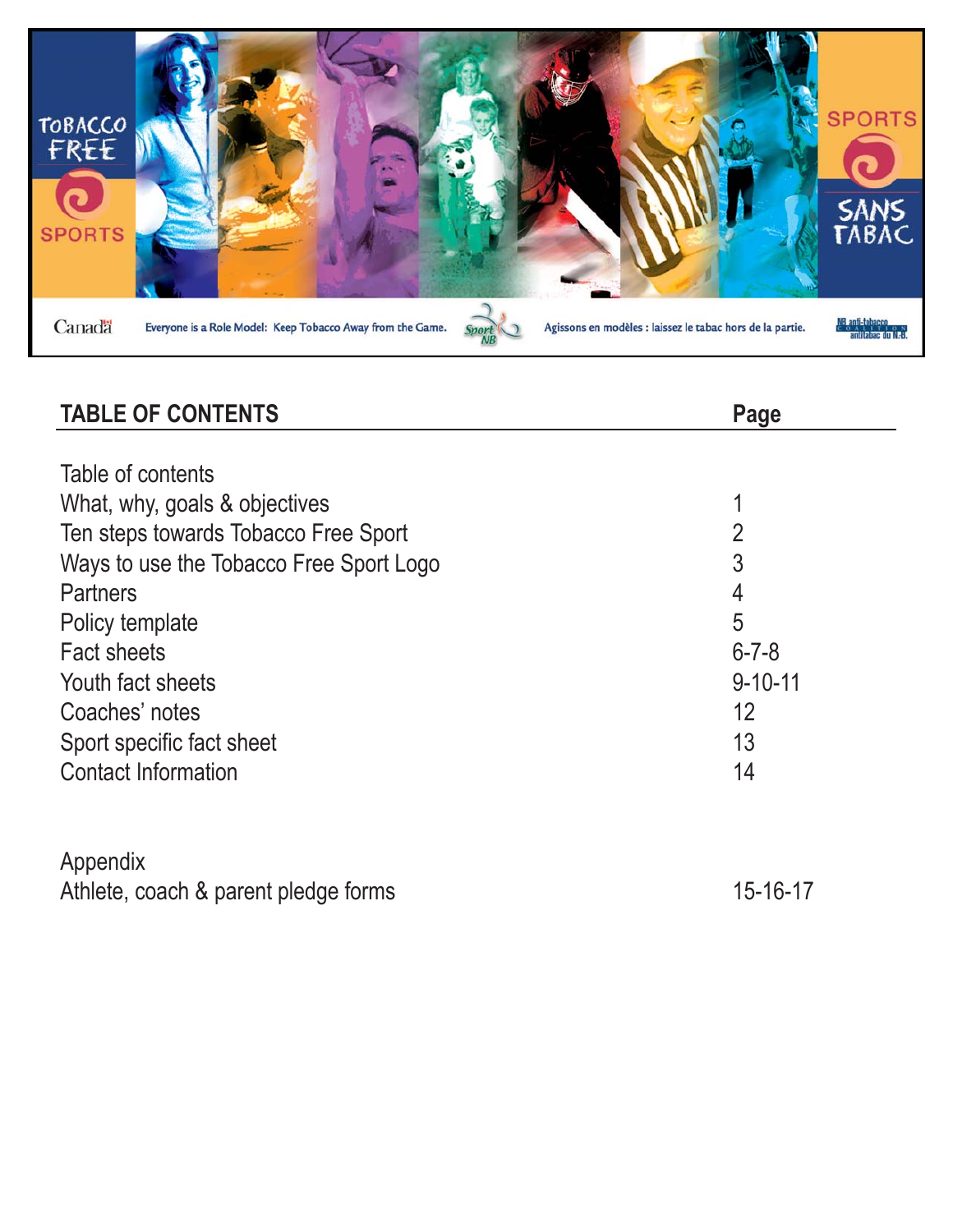

#### **WHAT DOES TOBACCO FREE SPORT MEAN?**

The concept is simple;

- develop
- communicate
- reinforce a Tobacco Free Policy as part of your sport or recreation program or activity

#### **Implications of Tobacco Free Sport**

- this means players, participants, coaches, sport administrators, leaders, officials and spectators do not use tobacco while involved in sporting activities
- participants and spectators of sporting events are not exposed to second-hand smoke
- there is no tobacco advertising, sponsorship or marketing at sports events or venues

#### **WHY TOBACCO FREE SPORT?**

There are a number of important reasons why sport should be Tobacco Free, including;

- to protect athletes, spectators, officials and volunteers from the harm caused by second-hand smoke
- to help create supportive environments and positive social norms for tobacco free behaviours
- to eliminate the mixed messages that the community receives through tobacco advertising and its connection with sporting events
- to send a message that the health of all of those involved in sports, whether as athletes, spectators, officials, administrators and volunteers is important

#### **GOALS & OBJECTIVES**

- To create a Tobacco Free Sport environment in NB
- To raise awareness and influence behaviour regarding the use of tobacco
	- amongst youth, participants, coaches, officials, volunteers and spectators
		- smokeless Tobacco use
		- messaging for coaches
		- provincial sport organisations (PSO) and policies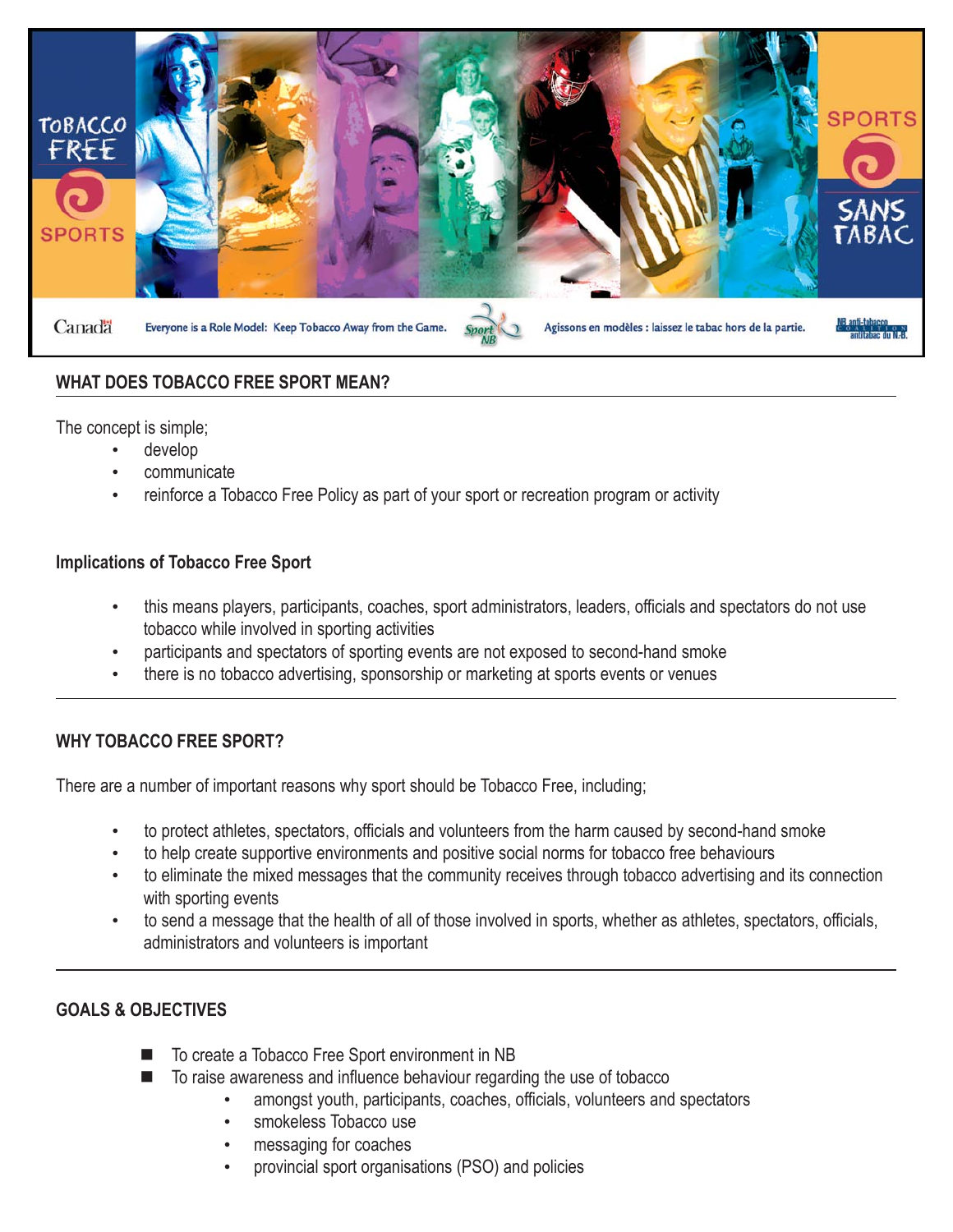

## **Ten Steps toward Tobacco Free Sport**

- **Step 1:** Visit the Sport NB web site for information, fact sheets & templates on how to get started
- **Step 2:** Contact your Provincial Sporting Organization to discuss it at the next board meeting
- **Step 3:** Make copies of the different templates and fact sheets available on the Sport NB web site
- **Step 4:** Adapt the policy template available online for your specific needs
- **Step 5:** Discuss the draft policy with your members
- **Step 6:** Amend, finalize and promote your policy
- **Step 7:** Provide copies of the policy and fact sheets to all members, including leaders/coaches, referees, parents, athletes and recreation professionals
- **Step 8:** Add the logo to your registration form
- **Step 9:** Adapt and use the Tobacco Free Sport logo on uniforms, T-Shirts etc.
- **Step 10:** Encourage and promote Tobacco Free Sport by using the promotional tools available to you at Sport NB

#### **List of available tools at Sport NB:**

- Powerpoint presentation on Tobacco Free Sport
- Banners for use during events
- **Posters**
- **Stickers**
- **Tattoos**
- Crests on uniforms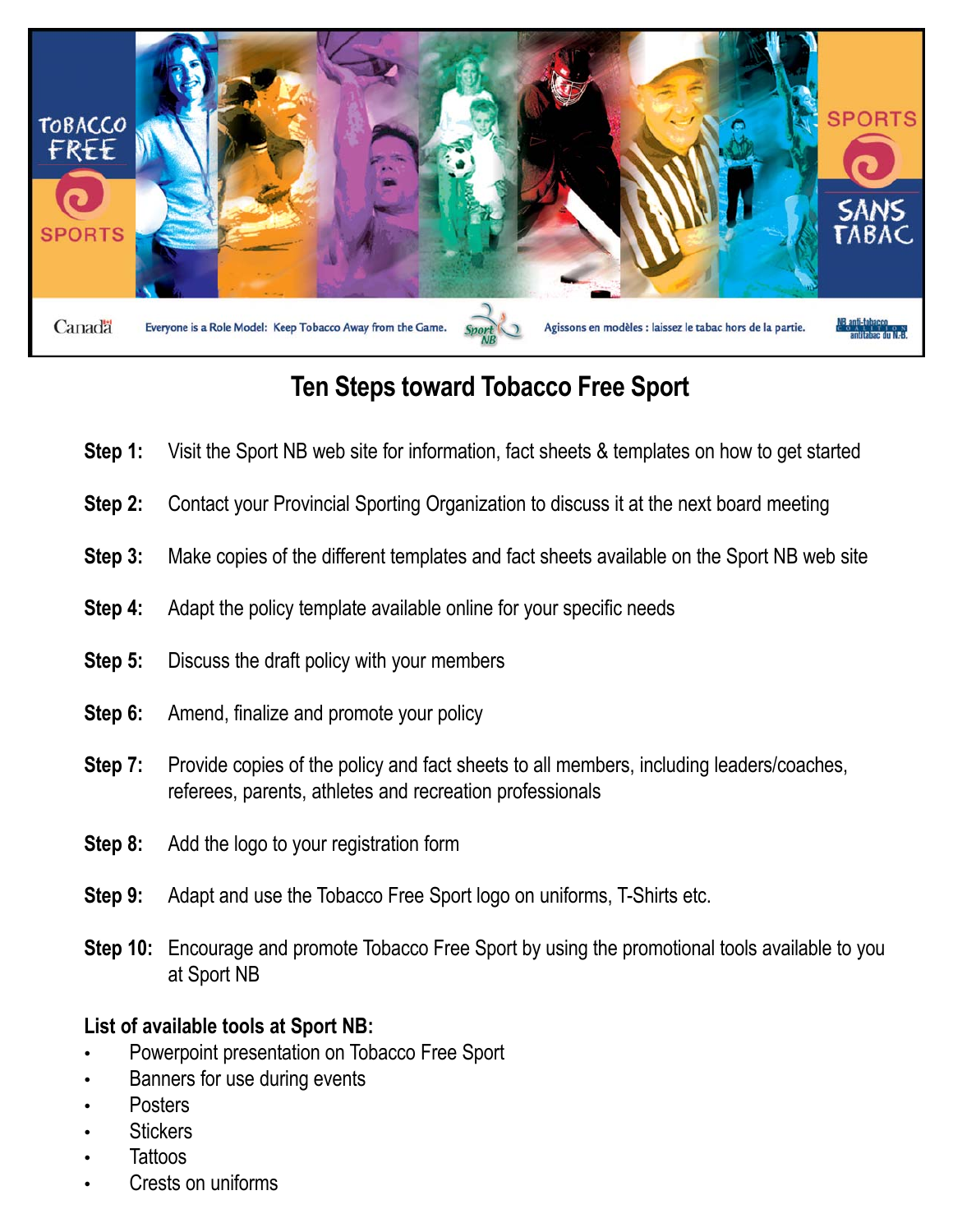

## **Ways to use the Tobacco Free Logo**

#### **Tobacco Free Sport is a global movement**

The Tobacco Free Sport logo is an internationally recognized symbol. The logo was created by the Center for Disease Control and Prevention (CDC) and can be adapted for specific sport and recreation activities.

Many provinces such as Nova Scotia and British Columbia currently use the logo. This logo is also used by organizations in the United-States of America.

The International Olympic Committee and the World Health Organization have both developed Tobacco Free programs





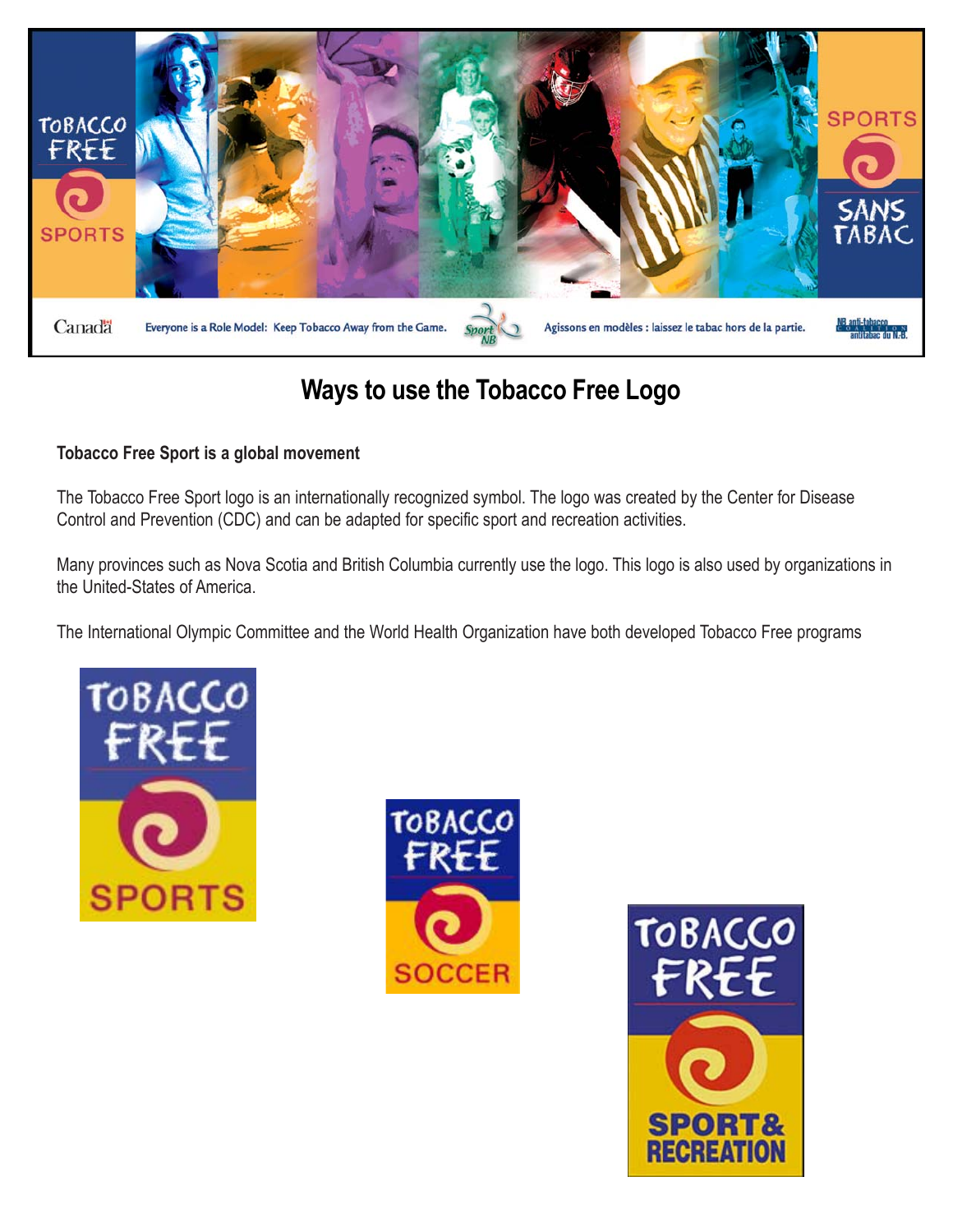

### **Our Partners**



Centre for Coaching Education of NB (CCENB)



Recreation NB



NB Interscholastic Athletic Association (NBIAA)



Esteem Team



Association des travailleurs en loisir du N.-B. (ATLNB)



Department of Wellness, Culture & Sport

Provincial Sport Organizations (PSO)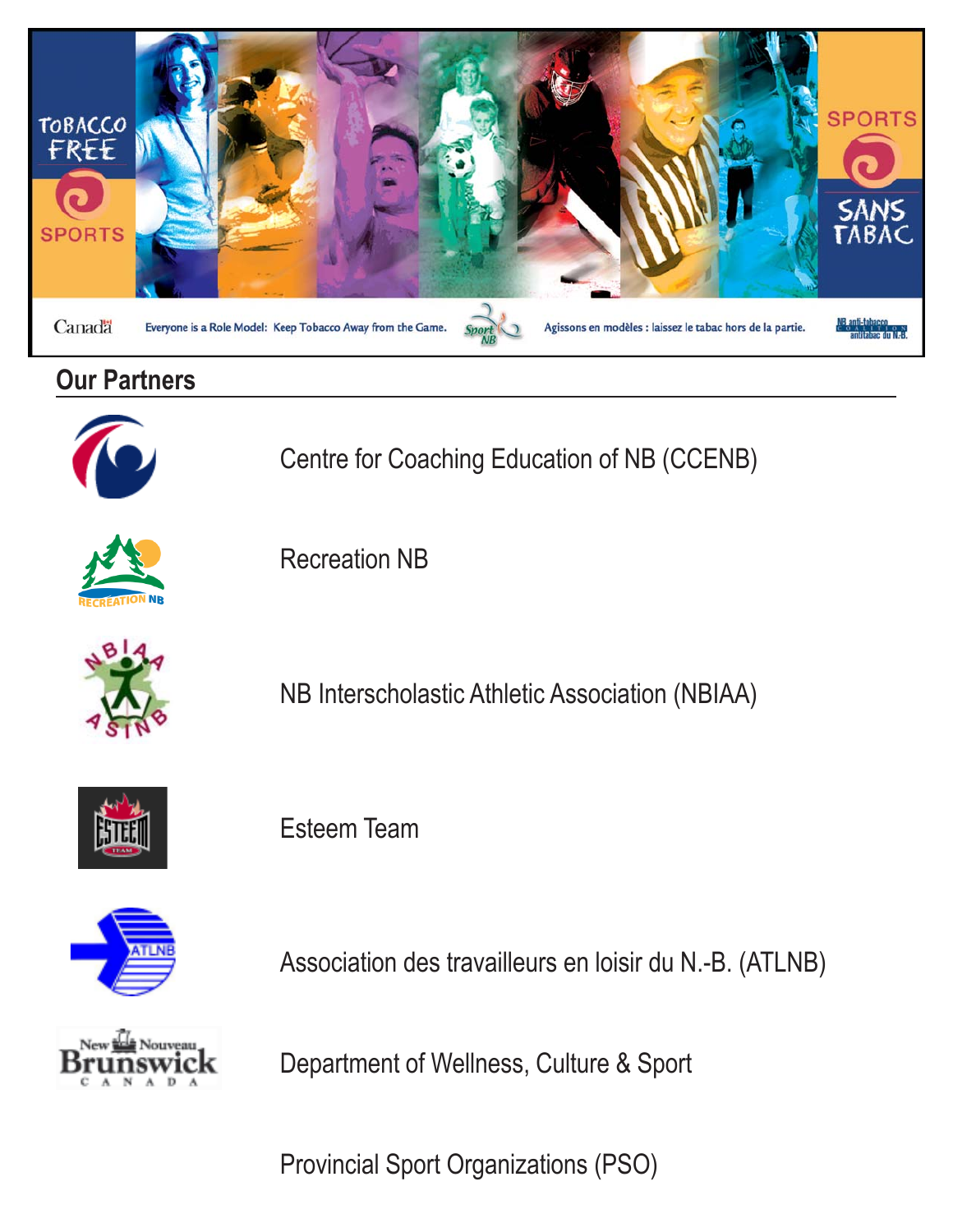

## **Policy template**

#### **Commitment**

We recognize that there is ample research demonstrating the health hazards caused by the use of tobacco products, including smoking, smokeless tobacco and breathing second-hand smoke, and understand our responsibility to the participants of our programs to model and promote tobacco free lifestyles.

We stress to leaders, recreation professionals, teachers, coaches, officials, parents, spectators, and all others involved, the importance of maintaining a tobacco free environment while working with our programs, athletes and participants taking part in sport or physical activities.

#### **Policy**

All games, activities, practices, tournaments, competitions, sponsored events and other performances, community & sanctioned events overseen by our organization will be tobacco free. Tobacco free means no smoking, snuffing, dipping, or chewing tobacco by players/participants, coaches/leaders, parents, spectators, officials and volunteers.

#### **We will promote the tobacco free policy at all our activities by;**

- having coaches/leaders explain the policy to players/members and ask them to explain the policy to their parents and others who may come to their games/activity/performance and such
- including the policy in the first schedules/notices about the sport or recreation group so all new and returning participants, their parents/guardians, coaches/leaders and officials/managers/staff know about the policy from the start
- making the policy visible throughout the year/season using various messages, including logos on uniforms, banners at events, posters and encouraging coaches and older players/members to promote active and healthy Tobacco Free lifestyles

#### **We will reinforce the tobacco free policy at all our activities by;**

- encouraging all coaches/leaders, players/members, and parents to respectfully remind someone using tobacco about the tobacco-free policy
- being able to point out to a tobacco free logo on a uniform or banner makes this easier
- distributing reminder cards to smoking individuals

Consistently applying the consequences with people who repeatedly break the policy – repeated violations by players/ members or their parents/guardians may result in a verbal or written warning for the coach/leader, a member of the association/organization or the facility representative. Following a written warning the individual violating the policy once again may be asked to leave the activity or game.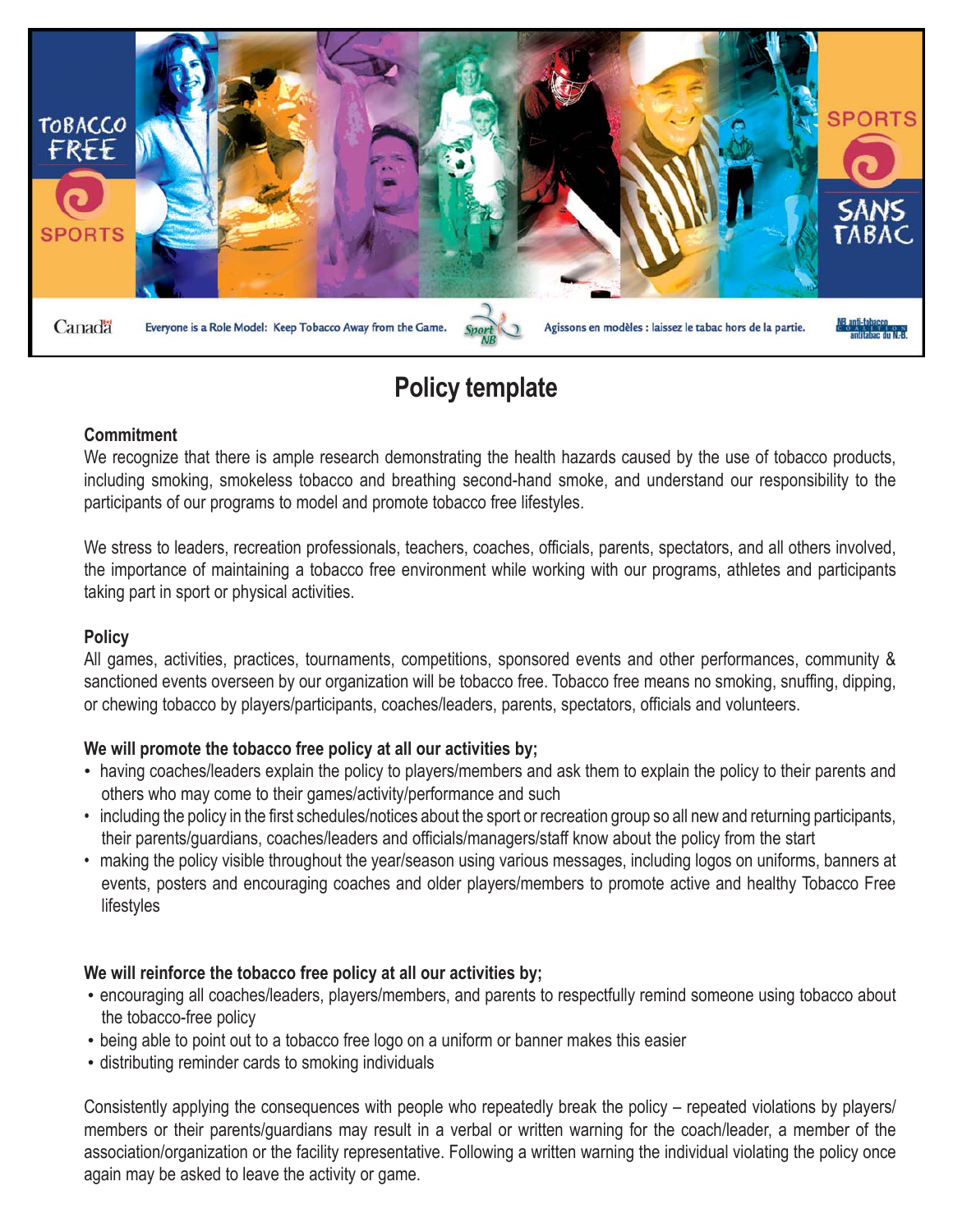

## **Tobacco**

#### **What you need to know about it!**

Tobacco is a substance consisting of dried leaves and stems of the plant Nicotiana Tabacum, which contains the drug nicotine. Nicotine is a powerful stimulant to the brain and central nervous system and is extremly addictive.

#### **Tobacco is consumed in three principal ways:**

- **Smoking**
- Chewing and dipping
- **Snuffing**

All three produce approximately equal blood nicotine levels in tobacco users.

#### **Smoking health effects**

Tobacco use is the single most preventable cause of death and disease in Canada. Many health effects are associated with the use.

**Cancers;** tobacco use is linked to a number of cancers such as lung, mouth, throat, larynx, bladder, cervix, esophagus, kidney and pancreas. Studies suggest that smokers are at increase risk for other cancers such as stomach, liver and colorectal.

**Cardiovascular Diseases;** tobacco use is linked to various cardiovascular conditions such as heart attacks, stroke, aortic aneurysm and peripheral vascular disease.

**Respiratory Diseases;** tobacco use can cause a number of permanent respiratory diseases such as emphysema, chronic bronchitis and asthmatic bronchitis.

**Short-Term Health Effects;** physical endurance decreases, less urine is produced, appetite decreases and pulse and blood pressure increases.

#### **Other forms of Tobacco**

**Smokeless Tobacco;** also known as (Spit) tobacco, causes diseases of the mouth, teeth & gums. Long-term use can cause oral cancer.

**Second-hand smoke;** studies confirm that non-smokers subject to second-hand smoke can experience the same types of health effects that smokers do.

**Cigars;** cigar smokers are affected by the same variety of illnesses and diseases as cigarette smokers. Cigar smokers have the same risk of oral cancer and cancer of the esophagus and larynx as cigarette smokers.

#### **Did you know?**

One in six deaths in Canada is caused by smoking.

There are slightly more than six million smokers in Canada, or 20% of the population aged 15 and older.

In New Brunswick, there is approximately 24% of the population aged 15 and older that smoke, the highest rate in Canada.

Among current smokers, 52% reported having had their first cigarette between the ages of 11 and 15.

According to CTUMS 2004 and 1999 the percentage of smokers aged 15-19 in New-Brunswick has decreased from 27% in 1999 to 18% in 2004.

#### **Sources**

Canadian Tobacco Use Monitoring Survey (CTUMS) 2004 Canadian Cancer Society Prevention Source BC Fact sheet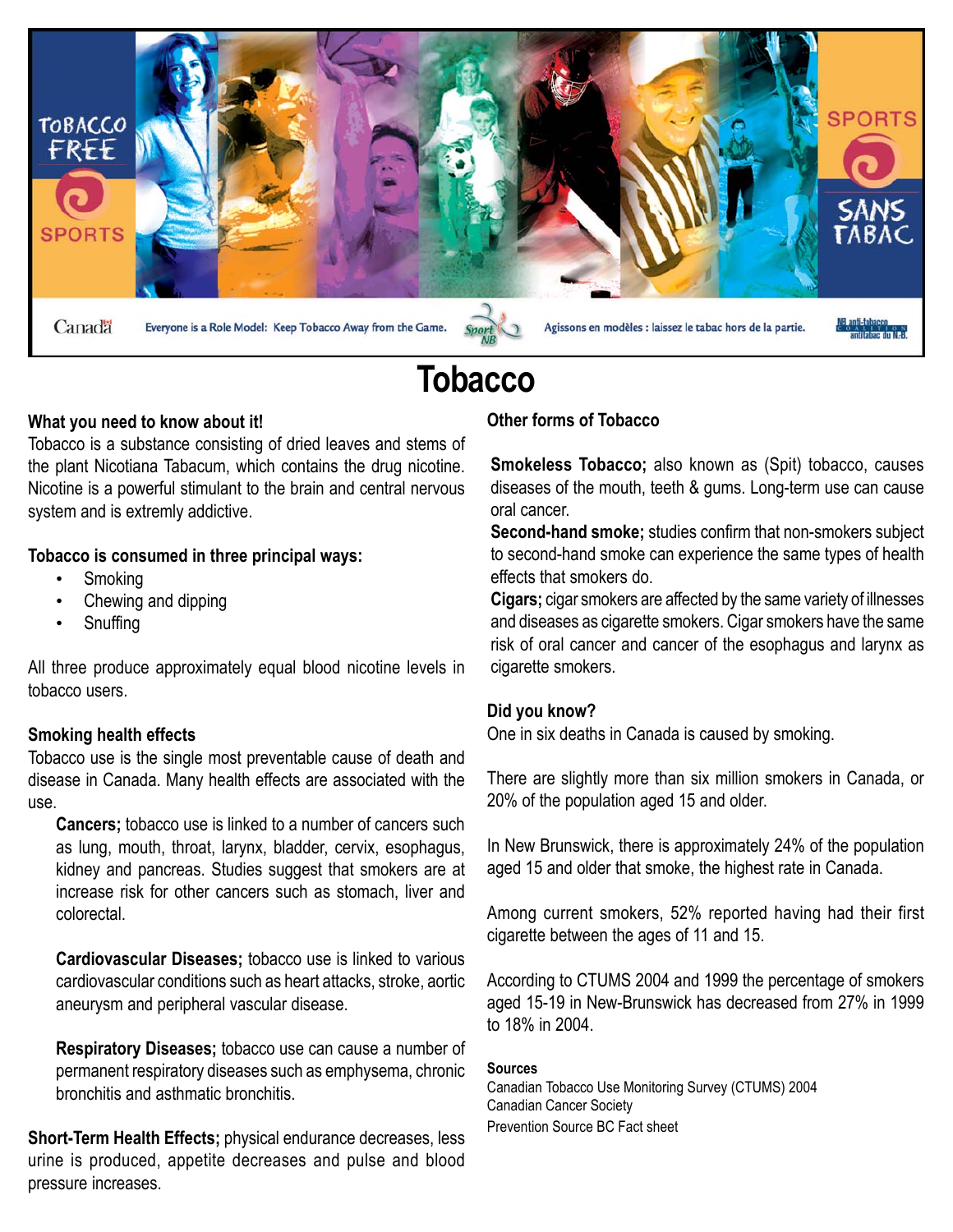

## **Smokeless or (SPIT) Tobacco**

#### **What you need to know about it!**

Smokeless tobacco is a type of tobacco product that is placed inside the mouth (referred to as a "wad"). This gives the user a continuous high from the nicotine.

#### **Smokeless tobacco is sold in three forms:**

- **1. Chew;** a leafy form of tobacco sold in pouches. Users keep the chew between the cheek and gums for several hours at a time.
- **2. Plug;** chew tobacco that has been pressed into a brick
- **3. Snuff;** a powdered, moist form of tobacco sold in tins. Users put the snuff between the lower lip or cheek and gum. As well, some users will sniff it. Using snuff is also called "dipping".

#### **What is in smokeless Tobacco?**

It is made of a mixture of tobacco, nicotine, sweeteners, abrasives, salts and chemicals.

It contains over 3,000 chemicals including poisons and 28 known carcinogens. Some of the harmful chemicals are;

- Polonium 210 (nuclear waste)
- N-Nitrosamines (cancer-causing)
- Formaldehyde (embalming fluid)
- Nicotine (addictive drug)
- Cadmium (used in car batteries)
- **Cyanide**
- Arsenic
- Benzene
- Lead

#### **Is smokeless tobacco a safer option than smoking?**

No, the same health problems associated with smoking still occur, but are transferred to the mouth instead of the lungs.

It is extremely addictive because the nicotine is absorbed rapidly into the bloodstream through the lining of the mouth.

Smokeless tobacco contains HIGHER amounts of nicotine than cigarettes. A user holding an average-sized "wad" of dip or chew in the mouth for 30 minutes receives as much nicotine as contained in 4 cigarettes. Users of smokeless tobacco are 2 to 11 times grater risk of developing oral cancer than non-users.

#### **Did you know?**

Most people who use smokeless tobacco begin when they are in High School or earlier.

Tobacco companies put sugar and flavorings in smokeless tobacco to make it taste better for teens.

Contrary to stereotypes, most (at least 70%) of major league baseball players **do not use** smokeless tobacco products.

#### **Health effects**

Smokeless tobacco can lead to mouth cancer & other diseases such as; cancer of the pharynx, esophagus, larynx, pancreas, urinary tract and nasal cancer.

It can cause your teeth to stain, give you bad breath and have you constantly drooling and spitting. Recession of the gums, tooth erosion and loss are common among smokeless tobacco users.

#### **Sources**

Canadian Tobacco Use Monitoring Survey (CTUMS) 2004 Prevention Source BC Fact sheet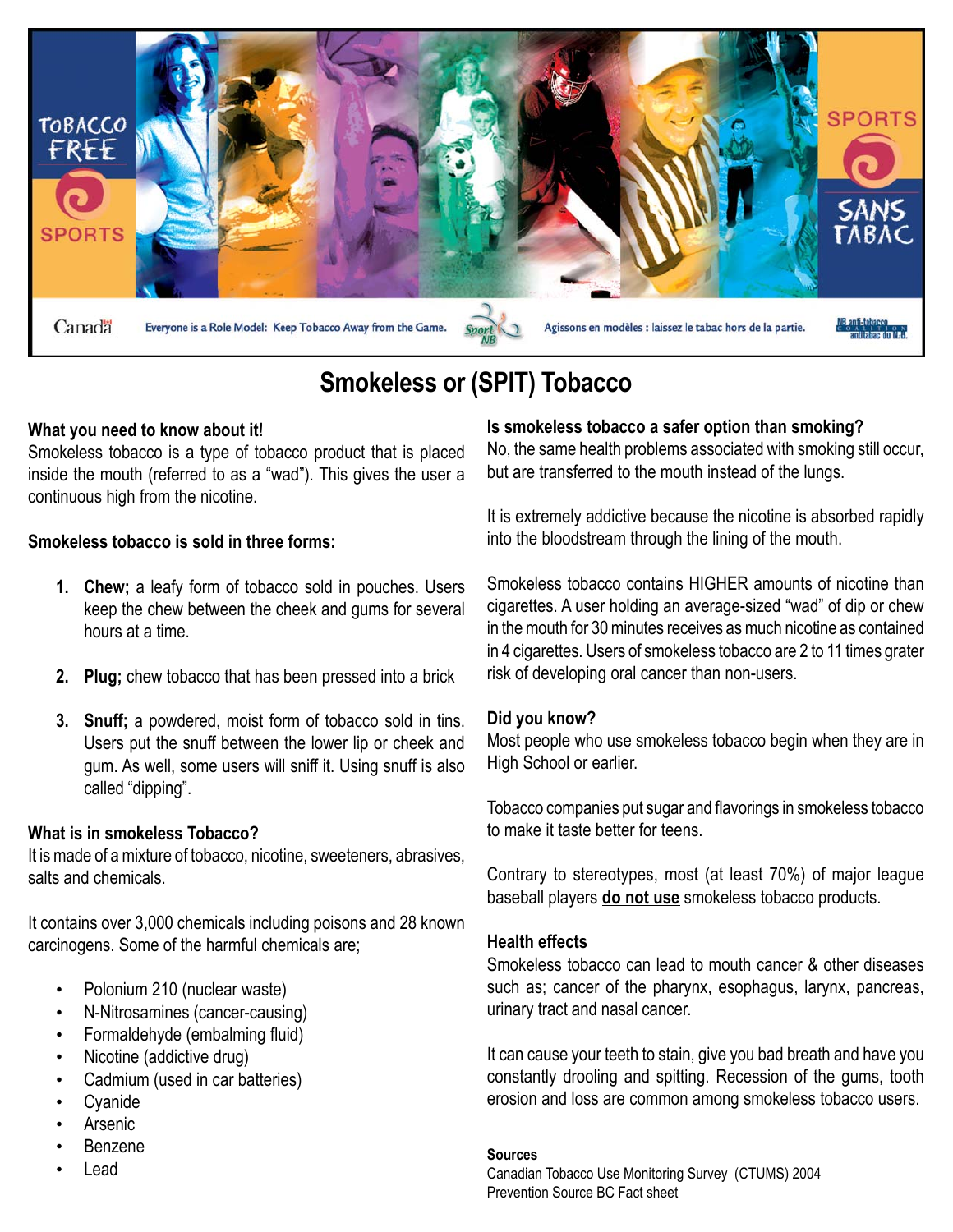

## **Second-hand Smoke**

#### **What you need to know about it!**

Second-hand smoke is a combination of smoke that comes from burning cigarette, pipe, or cigar between puffs and the smoke that is exhaled by the smoker.

Second-hand smoke is more dangerous than directly inhaled smoke. Second-hand smoke releases the same 4,000 chemicals as smoke that is directly inhaled, but in even greater quantity. Approximately 50 of these chemicals (carcinogens) cause cancer.

Cigarettes burn approximately 12 minutes, but smokers usually only inhale for 30 seconds.

#### **What are the short-term health risks?**

- eyes, nose and throat irritation
- headache
- nasal discomfort and sneezing
- cough and sore throat
- nausea and dizziness
- increased heart rate and blood pressure
- increased risk for people with heart disease (angina), asthma, allergies

#### **What are the long-term health risks?**

- reduces ability to take in and use oxygen
- cancer of the lung research on second-hand smoke and the relationship with other cancers is in progress.
- heart disease and stroke
- childhood asthma and other breathing difficulties

#### **Did you know?**

- Nearly half of non-smokers in Canada are exposed to second-hand smoke.
- According to CTUMS 2004, 17% of children aged 0-17 in New-Brunswick, are regularly exposed to second hand smoke at home.
- According to the Canadian Cancer Society, Health Canada estimates that more than 300 non-smokers die from lung cancer each year because of second-hand smoke.

#### **Sources**

Canadian Tobacco Use Monitoring Survey (CTUMS) 2004 Canadian Cancer Society Prevention Source BC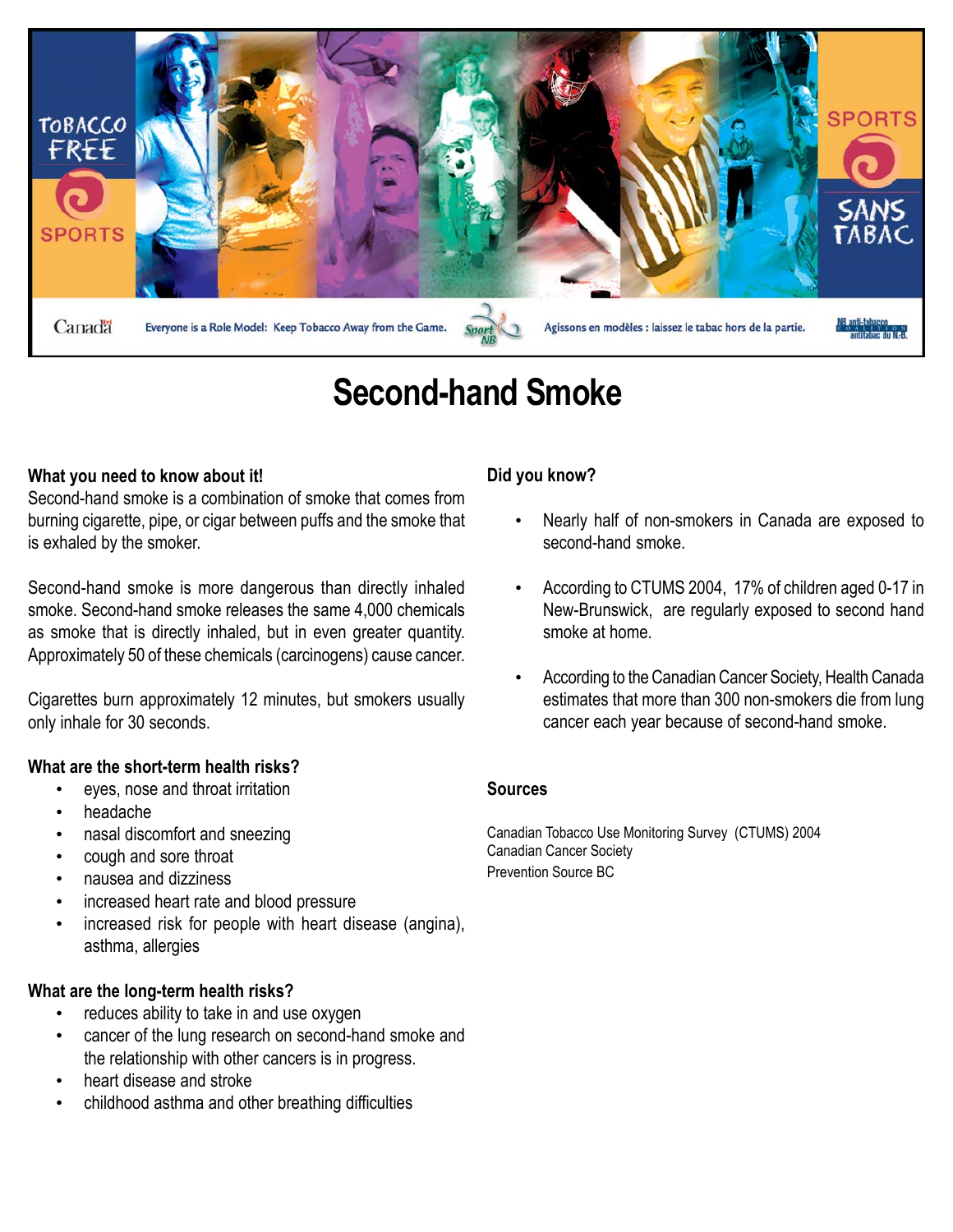

### **Youth Tobacco, stop, think, there are consequences**

#### **What you need to know about it!**

Tobacco is a substance consisting of dried leaves and stems of the plant Nicotiana Tabacum, which contains the drug nicotine. Nicotine is a powerful stimulant to the brain and central nervous system and is extremly addictive.

#### **How is it consumed?**

- 1 Smoking
- 2 Chewing and dipping
- 3 Snuffing

All three produce approximately equal blood nicotine levels in tobacco users.

#### **Smoking health effects**

Tobacco use is the single most preventable cause of death and disease in Canada. Many health effects are associated with the use.

**Cancers;** tobacco use is linked to a number of cancers such as lung, mouth, throat, larynx, bladder, cervix, esophagus, kidney and pancreas. Studies suggest that smokers are at increase risk for other cancers such as stomach, liver and colorectal.

**Cardiovascular Diseases;** tobacco use is linked to various cardiovascular conditions such as heart attacks, stroke, aortic aneurysm and peripheral vascular disease.

**Respiratory Diseases;** tobacco use can cause a number of permanent respiratory diseases such as emphysema, chronic bronchitis and asthmatic bronchitis.

#### **Other forms of Tobacco**

**Smokeless Tobacco;** also known as (Spit) tobacco, causes diseases of the mouth, teeth & gums. Longterm use can cause oral cancer.

**Second-hand smoke;** studies confirm that nonsmokers subject to second-hand smoke can experience the same types of health effects that smokers do.

**Cigars;** cigar smokers are affected by the same variety of illnesses and diseases as cigarette smokers. Cigar smokers have the same risk of oral cancer and cancer of the esophagus and larynx as cigarette smokers.

#### **Did you know?**

One in six deaths in Canada is caused by smoking.

There are slightly more than six million smokers in Canada, or 20% of the population aged 15 and older.

In New Brunswick, there is approximately 24% of the population aged 15 and older that smoke, the highest rate in Canada.

Among current smokers, 52% reported having had their first cigarette between the ages of 11 and 15.

#### **Sources**

Canadian Tobacco Use Monitoring Survey (CTUMS) 2004 Canadian Cancer Society Prevention Source BC Fact sheet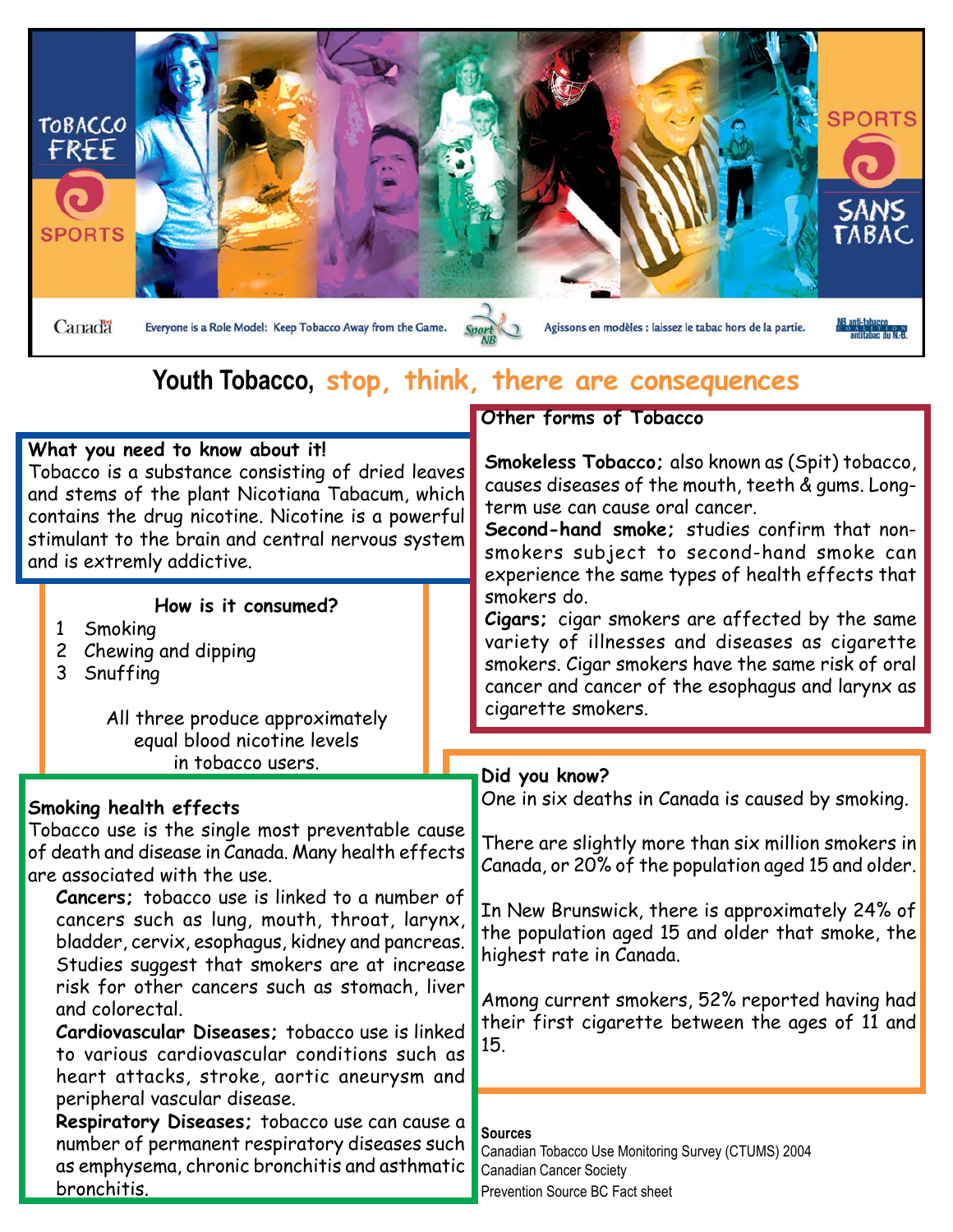

## **Youth Smokeless (spit) Tobacco, stop think, there are consequences**

| Is smokeless tobacco a safer option than smoking?<br>No, the same health problems associated with<br>smoking still occur, but are transferred to the<br>Smokeless tobacco contains HIGHER amounts of<br>nicotine than cigarettes. A user holding an average- |
|--------------------------------------------------------------------------------------------------------------------------------------------------------------------------------------------------------------------------------------------------------------|
|                                                                                                                                                                                                                                                              |
| sized "wad" of dip or chew in the mouth for 30<br>minutes receives as much nicotine as contained in 4                                                                                                                                                        |
| Most people who use smokeless tobacco begin when                                                                                                                                                                                                             |
| Tobacco companies put sugar and flavorings in<br>smokeless tobacco to make it taste better for                                                                                                                                                               |
| Contrary to stereotypes, most (at least 70%) of<br>major league baseball players do not use smokeless                                                                                                                                                        |
|                                                                                                                                                                                                                                                              |
| Smokeless tobacco can lead to cancer of the mouth<br>& other diseases such as; cancer of the pharynx,                                                                                                                                                        |
| esophagus, larynx, pancreas, urinary tract and nasal                                                                                                                                                                                                         |
| It can cause our teeth to stain, give you bad breath<br>and have you constantly drooling and spitting.<br>Recession of the gums, tooth erosion and loss are                                                                                                  |
|                                                                                                                                                                                                                                                              |

**Sources:** Canadian Tobacco Use Monitoring Survey (CTUMS) 2004 and the Prevention Source BC Fact sheet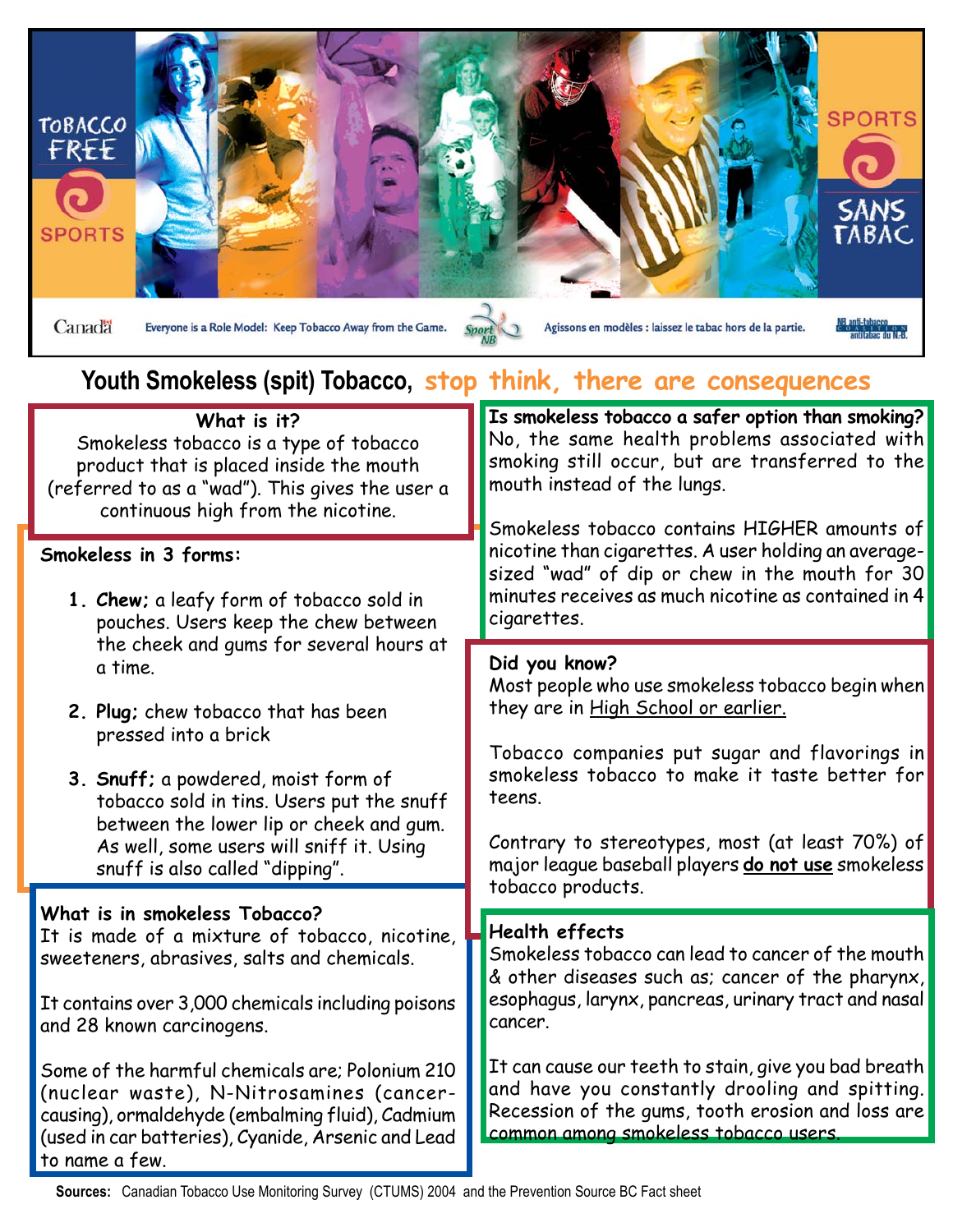

### **Youth Second-hand Smoke, stop think, there are consequences**

#### **What is second-hand smoke?**

Second-hand smoke is a combination of smoke that comes from burning cigarette, pipe, or cigar between puffs and the smoke that is exhaled by the smoker.

Second-hand smoke is more dangerous than directly inhaled smoke. Second-hand smoke releases the same 4,000 chemicals as smoke that is directly inhaled, but in even greater quantity. Approximately 50 of these chemicals (carcinogens) cause cancer.

Cigarettes burn approximately 12 minutes, but smokers usually only inhale for 30 seconds.

#### **What are the short-term health risks?**

- eyes, nose and throat irritation.
- headache
- nasal discomfort and sneezing
- cough and sore throat
- nausea and dizziness
- increased heart rate and blood pressure
- increased risk for people with heart disease (angina), asthma, allergies

#### **What are the long-term health risks?**

- reduces ability to take in and use oxygen
- cancer of the lung research on secondhand smoke and the relationship with other cancers is in progress.
- heart disease and stroke
- childhood asthma and other breathing difficulties

#### **Did you know?**

- Nearly half of non-smokers in Canada are exposed to second-hand smoke.
- According to CTUMS 2004, 17% of children aged 0-17 in New-Brunswick, are regularly exposed to second hand smoke at home.
- According to the Canadian Cancer Society, Health Canada estimates that more than 300 non-smokers die from lung cancer each year because of second-hand smoke.

#### **Sources**

Canadian Tobacco Use Monitoring Survey (CTUMS) 2004 Canadian Cancer Society Prevention Source BC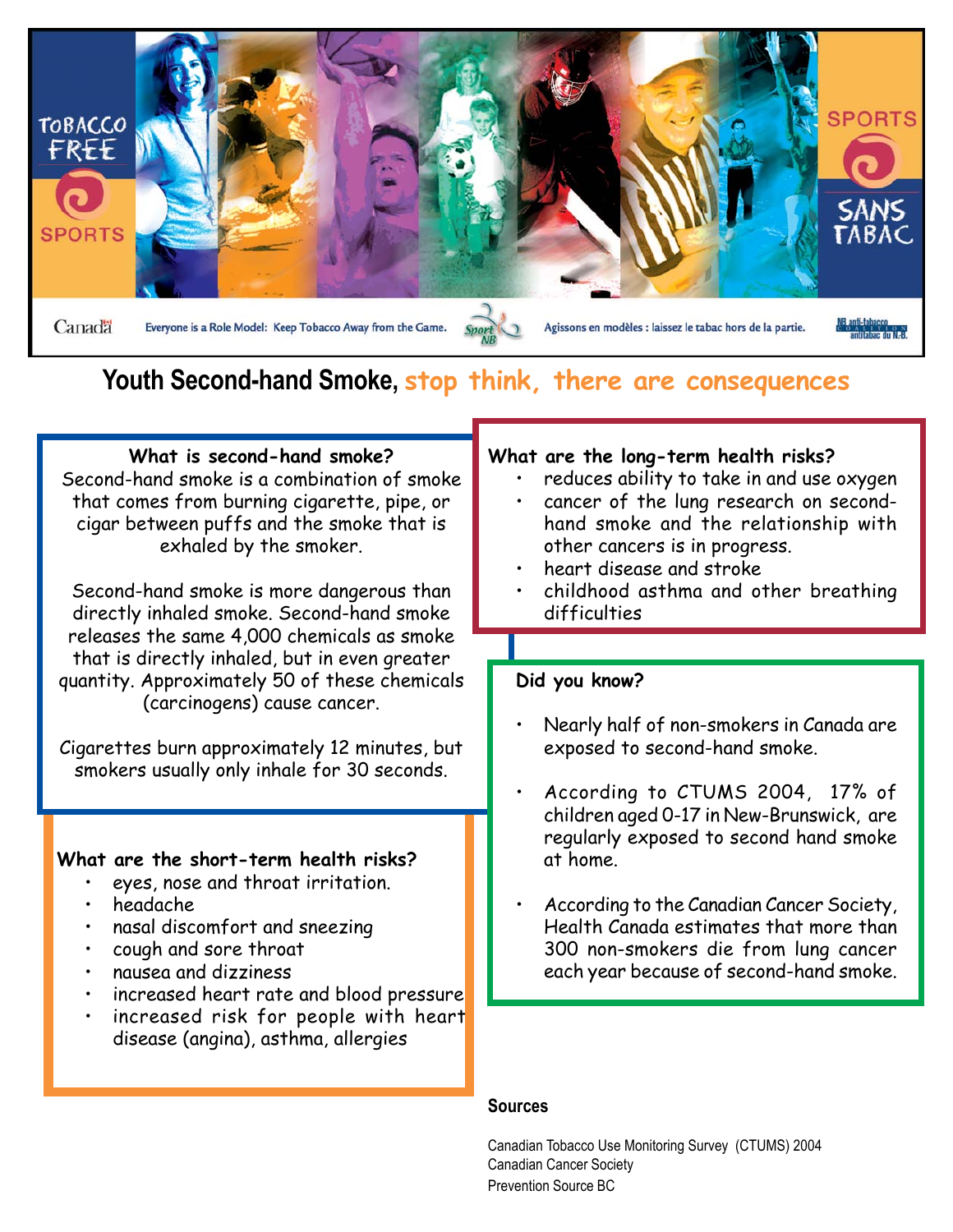

### **Coaches' Notes**



The athletes you coach make decisions about tobacco use daily. Next to a parent, a coach can be the most influential person in a young person's life. That is why it is important that you spread the message about tobacco use. It's easy with these tips on how to do it…

- never use tobacco products around your players. Recognize the influence you have on them
- adopt the Tobacco Free policy provided by your association, school or organization
- use the pledge card for you and your players to sign
- discuss with your players' parents the Tobacco Free policies. Ask them to please not smoke or use tobacco products at their children's games
- refuse tobacco company sponsorship or advertising of any type
- distribute materials and giveaways to your players
- work with your association, school or organization to enforce their Tobacco-Free sports policies
- provide your players and parents with up-to-date information on tobacco
- connect with community groups working on Tobacco Free activities
- keep your information simple and repeat it as many times as you can

#### **Coaches defending your Goals!**

If you smoke, you won't be able to run for 20 minutes, let alone for 90 minutes.

Staying Tobacco Free gives you more stamina and makes you an asset to your team.

Smoking slows down lung growth and reduces lung function. That can leave you gulping for air when you need it most.

#### **Defending your goals… by example!**

Have your players hold their breath for 45 seconds.

- After 30 seconds, they will feel how a smoker feels after running the length of a soccer field.
- After 40 seconds, they will feel how a smoker feels after running twice the length of the soccer field.

Reference: The Tobacco-Free Sports playbook: Pitching Healthy Lifestyles to Youth, Teams and Communities., Department of Health and Human Services, National Center for Chronic Disease Prevention and Health Promotion, Office on Smoking and Health, 2001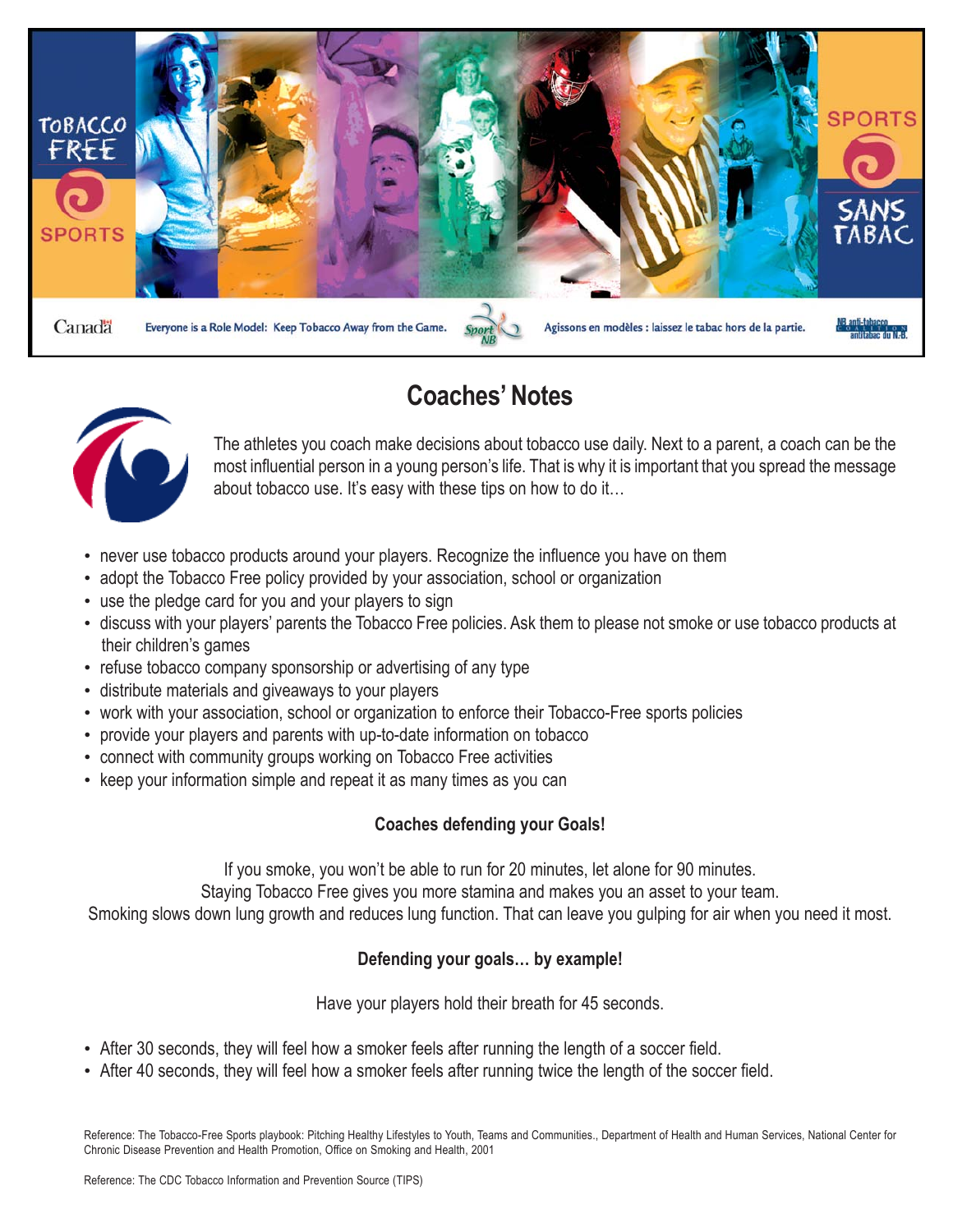

## **Tobacco & Physical Activity**

#### **What causes smokers to be less fit than non-smokers?**

To achieve peak performance, your heart and lungs need oxygenrich blood. When you inhale tobacco smoke, you introduce carbon monoxide into your system (Carbon monoxide is just one of the 3000-plus chemicals found in tobacco). When carbon monoxide combines with hemoglobin, a substance in the red blood cells that enables the blood to carry oxygen through the body, the ability to transport oxygen is reduced.

#### **As a result:**

Less oxygen is delivered to you body's cells and to your heart and lungs.

This decrease in oxygen will reduce your physical endurance. making it more difficult for you not only to do well in sports but also to do everyday things, like walking up stairs.

#### **What are some other effects of smoking on physical fitness?**

A number of physical endurance studies have shown that smokers reach exhaustion before non-smokers do and can't run as far or as fast as non-smokers.

Additional results noted that smokers:

- obtained less benefit from physical training
- had less muscular strength and flexibility
- experienced disturbed sleep patterns
- suffered from shortness of breaths almost three times as often as non-smokers

Smoking also affects your bones and joints, putting you at increased risk for developing the following conditions:

- osteoporosis
- hip fractures
- rheumatoid arthritis
- low back pain
- exercise-related injuries, such as;
- bursitis, tendonitis, sprains and fractures

**Does smoking affect the physical performance of teens and pre-teens?** Yes, they experience the same negative effects as adults. This includes:

- lower physical endurance
- shortness of breath
- increased sports-related injuries
- poorer overall health

#### **It will also cause the following:**

- slow down their lung growth
- impair lung function
- cause their hearts to beat faster than those of non-smokers
- the resting heart rates of young adult smokers are 2 to 3 times faster than those of non-smokers
- in addition, young people who are heavy smokers experience coughing and more frequent and severe respiratory illnesses

Fortunately for both adults and young smokers, many of the effects of smoking can be reversed if and when they quit.

Reference: © Copyright 1995-2006,The Cleveland Clinic. All rights reserved. Reproduced with permission. CDC smoking and physical activity web site